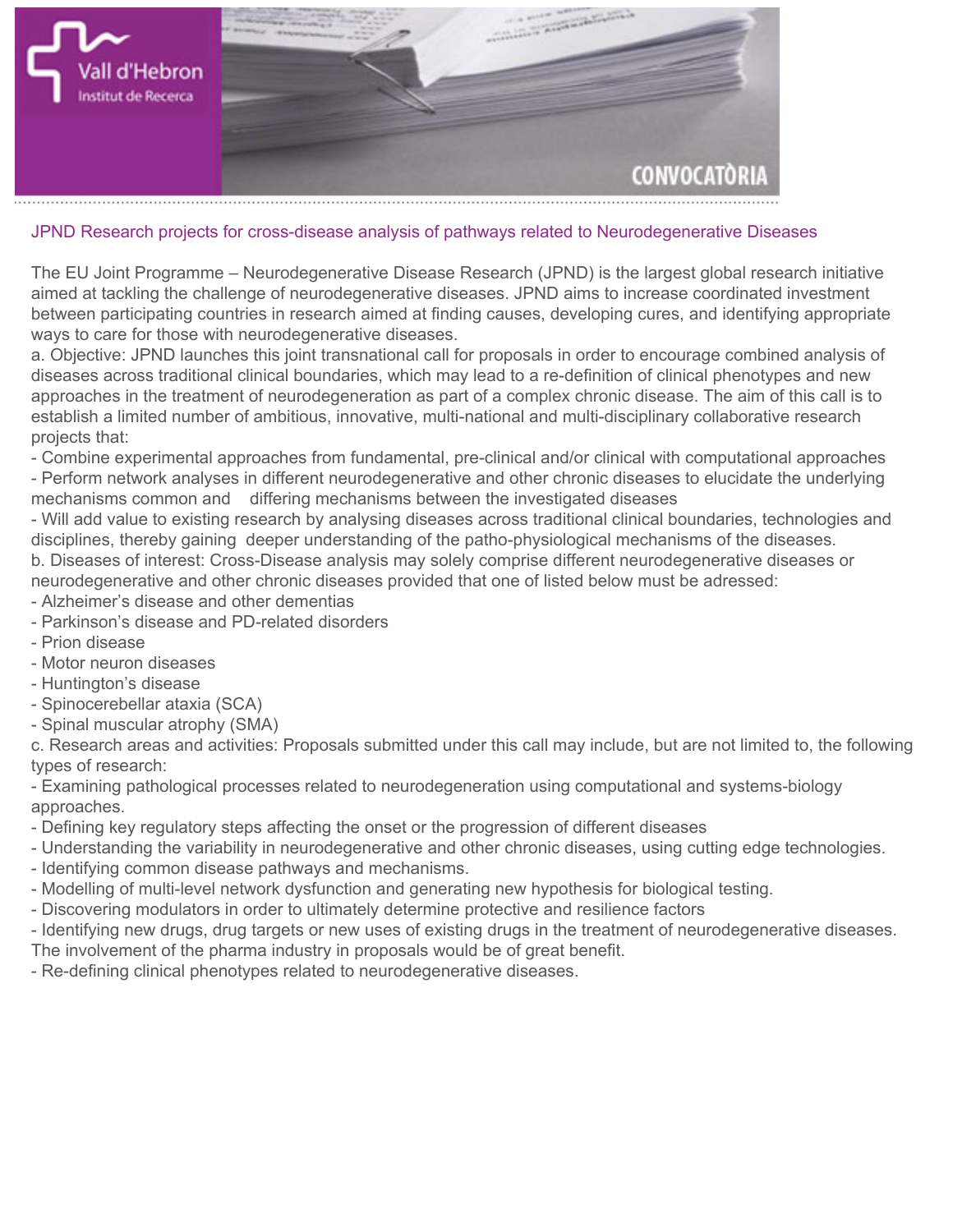**Training of young researchers and mobility (e.g., research exchanges for students and postdoctoral researchers with the aim of learning new techniques in other laboratories) within the consortia are encouraged. To have impact at a European level, it is expected that all proposals will llink activities across laboratories/clinics within JPND member countries. Proposals are encouraged to attract expertise from areas outside of neurodegeneration research that can lead to innovative approaches. There should be clear added value provided by the collaboration. d. Application details (Spain):**

**1. Eligibility criteria for institutions: According to the country specific requirements - Managed by Instituto de Salud Carlos III (ISCIII) - joint transnational research proposals may be submitted by research groups working in:**

- **Public R&D performing centres:**
- **Hospitals, other health care and public health settings as well as other public organisations with a health mission.**
- **Universities**

**• Research Performance Organizations recognized as such according to the Act 13/1986, of April 14th, as well as the other ones hold by Public Administrations.**

**- Private R&D performing centres, non for profit (Hospitals, Univesities...)**

**2. Eligibility criteria for Principal Investigator (PI) and team members:**

**The Principal Investigator (PI) and all members of the research group must belong to the eligible institution or be affiliate to CIBER, CIBERNED or an IIS.** 

**Excluded personnel as Principal Investigator (PI):**

- **Those undergoing a postgraduate training in Health Specialization (MIR, FIR, QIR, BIR, PIR)**
- **Those undergoing research training (e.g. PhD students, or "Río Hortega" contracts)**

**• Researchers contracted by a RETIC or a CONSOLIDER**

**• Those undergoing postdoctoral training (e.g. "Sara Borrell" or "Juan de la Cierva" contracts)**

**3. Maximum funding per awarded Spanish project partner:**

- **Up to 100.000€ per partner (overheads included)**
- **Up to 50.000€ per coordinator (overheads included)**

**4. Eligibility of expenses:**

**- Hiring full-time or part-time technical manpower up to three years (other than core research team members), only in case the Spanish project partner PI is a consortium coordinator.**

- **Excluded: Students or fellowships are not eligible.**
- **Prefixed bulk cost (salary + taxes + social security, etc.) per annual full-time contract:**

**Technical expert, higher degree: 29.500,00 €**

**Technical expert, medium degree: 24.500,00 €**

- **Technical expert, FP II: 20.500,00 €**
- **Small Equipment:**
- **Up to 40,000.00 € if the Spanish project partner is the coordinator**
- **Up to 20,000.00 € if the Spanish project partneris not the coordinator.**
- **Consumables: Up to 100% of direct cost.**